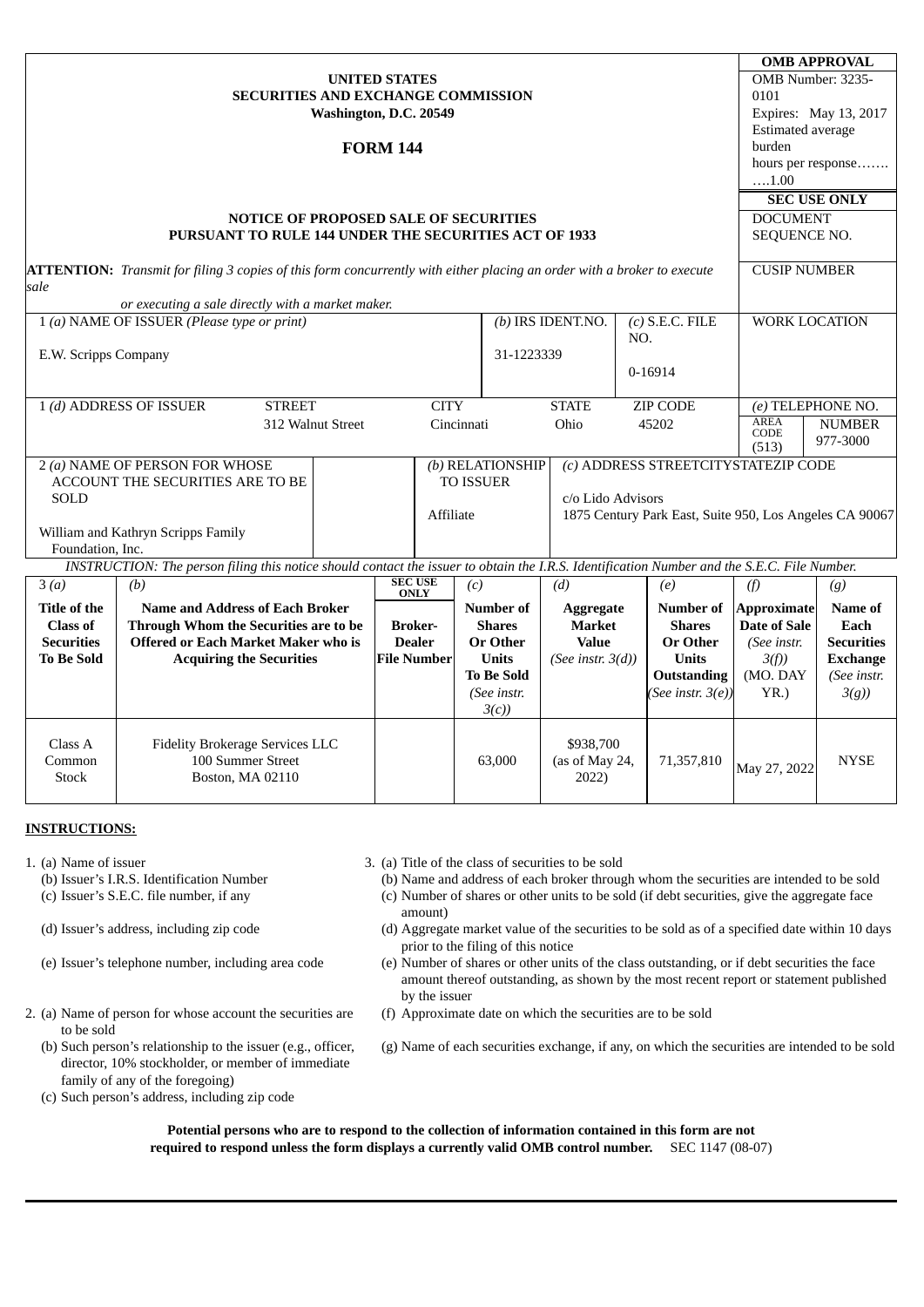## **TABLE I – SECURITIES TO BE SOLD**

*Furnish the following information with respect to the acquisition of the securities to be sold* and with respect to the payment of all or any part of the purchase price or other consideration therefor:

| Title of<br>the Class          | Date you<br>Acquired     | Nature of Acquisition Transaction | Name of Person from Whom<br>Acquired<br>(If gift, also give date donor<br>acauired) | Amount of<br><b>Securities</b><br>Acquired | Date of<br>Payment | Nature of<br>Payment |
|--------------------------------|--------------------------|-----------------------------------|-------------------------------------------------------------------------------------|--------------------------------------------|--------------------|----------------------|
| Class A Common<br><b>Stock</b> | 08/24/2017<br>09/12/2018 | Gift<br>Gift                      | Scripps Family 1992 Revocable<br>Trust U/A 6/9/1992                                 | 300,000<br>189,904                         | N/A                | Gift                 |

**INSTRUCTIONS: If the securities were purchased and full payment therefor was not made in cash at the time of purchase, explain in the table or in a note thereto the nature of the consideration given. If the consideration consisted of any note or other obligation, or if payment was made in installments describe the arrangement and state when the note or other obligation was discharged in full or the last installment paid.**

#### **TABLE II – SECURITIES SOLD DURING THE PAST 3 MONTHS**

Furnish the following information as to all securities of the issuer sold during the past 3 months by the person for whose account the securities are to be

| Name and Address of Seller | Title of Securities Sold | Date of Sale | Amount of<br>Securities Sold | Gross Proceeds |
|----------------------------|--------------------------|--------------|------------------------------|----------------|
| <b>None</b>                |                          | N/A          |                              | N/A            |
|                            |                          |              |                              |                |
|                            |                          |              |                              |                |
|                            |                          |              |                              |                |
|                            |                          |              |                              |                |
|                            |                          |              |                              |                |

**REMARKS:**

*sold.*